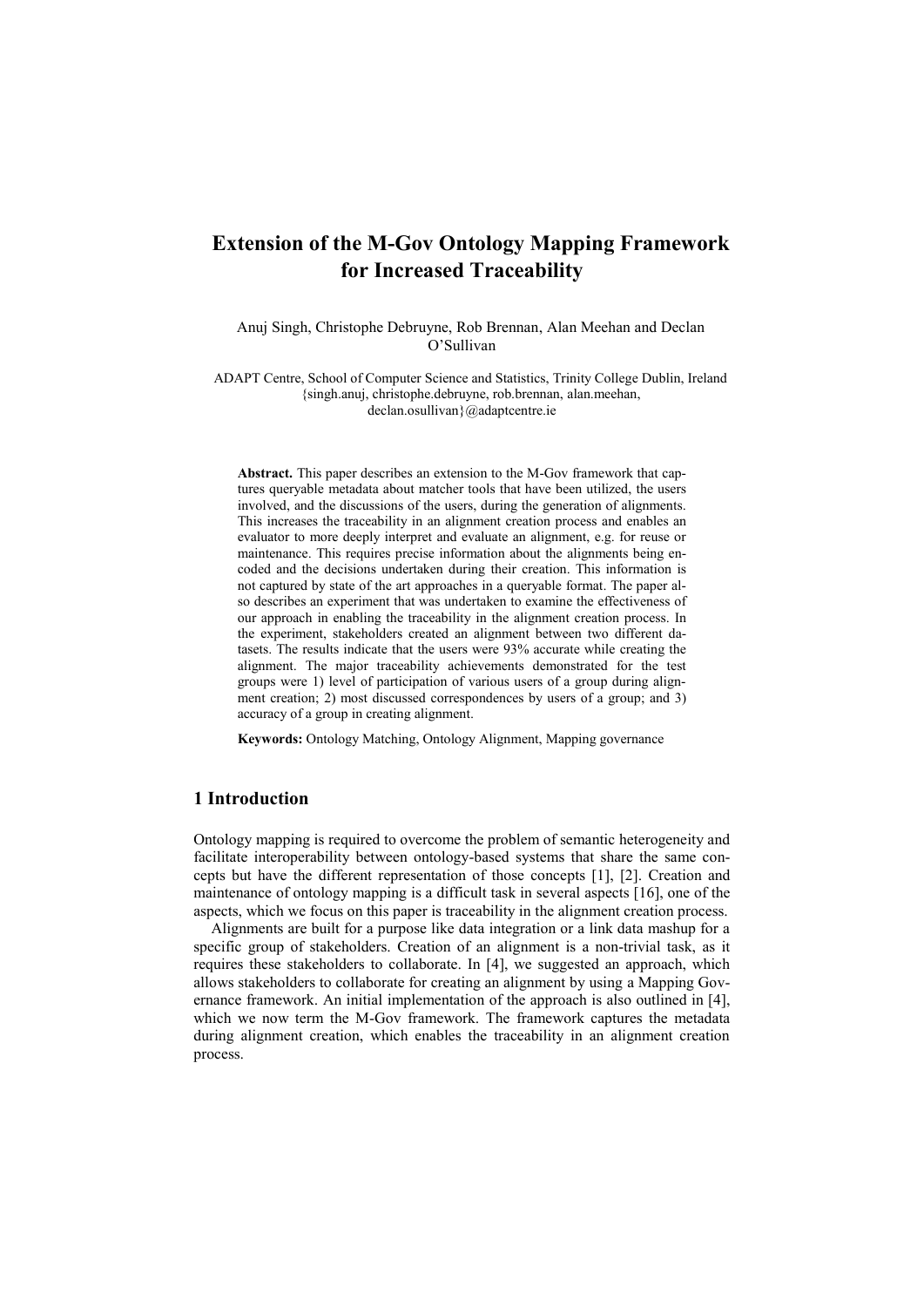Traceability in [3] refers to "the ability to follow the life of a requirement in a forward or backward direction". Similarly, the traceability in an alignment creation process will allow one to trace the following for a correspondence: decisions about a correspondence; rationale for the decisions; and the stakeholders who were involved in the decision making process. The approach we introduced in [4] suggested capturing metadata information about the matcher used, the contributors and their discussions during an alignment creation process. Our intuition was that capturing such information would increase traceability in the alignment creation process, as this will not only allow one to formulate queries to look for existing alignments but also to formulate questions such as "which stakeholder participated the most in alignment creation" or "which correspondence was mostly discussed by stakeholders".

In this paper, we first describe how we have extended the M-Gov framework by supporting stakeholders during the Match phase (Section 3). First, the Alignment API 4.8 is used to discover candidate correspondences between two different datasets. Then stakeholders are allowed to discuss each identified correspondence displayed on a web page using a grid table. The paper also describes (Section 4) the initial evaluation that we have undertaken. Specifically, the research question under investigation during our evaluation was to what extent captured metadata allows tracing of: the most discussed correspondences by stakeholders, the level of participation of stakeholders, and the decisions taken by a group of stakeholders for a correspondence?

In summary, the contribution of this paper is as follows: Firstly by extending the M-Gov framework to enable tracebility in an alingment creation process. Secondly, we have provided a detailed description of the alignment creation process. Thirdly we have provided evidence that metadata captured in the M-Gov framework enables traceability in an alignment creation process.

The paper is organized as follows: Section 2 provides an overview of the background information; Section 3 outlines the match phase of the M-Gov framework; Section 4 presents an evaluation of the experiment that was undertaken; Section 5 sheds some light on the related work; and conclusions are drawn in section 6.

### **2 Background**

This section presents necessary background on collaborative ontology engineering, community-driven ontology matching and an overview of the M-Gov framework.

#### **2.1 Collaborative ontology engineering**

Ontology engineering refers to the study of the activities related to the ontology development, the ontology life cycle, and tools and technologies for building the ontologies [6]. In the situation of a collaborative ontology engineering, platforms and tools are designed to help stakeholders to reach a consensus in an asynchronous manner. To facilitate and practice consensus-building in a collaborative environment, the community needs to control each activity, and be able to trace the process and results achieved so far.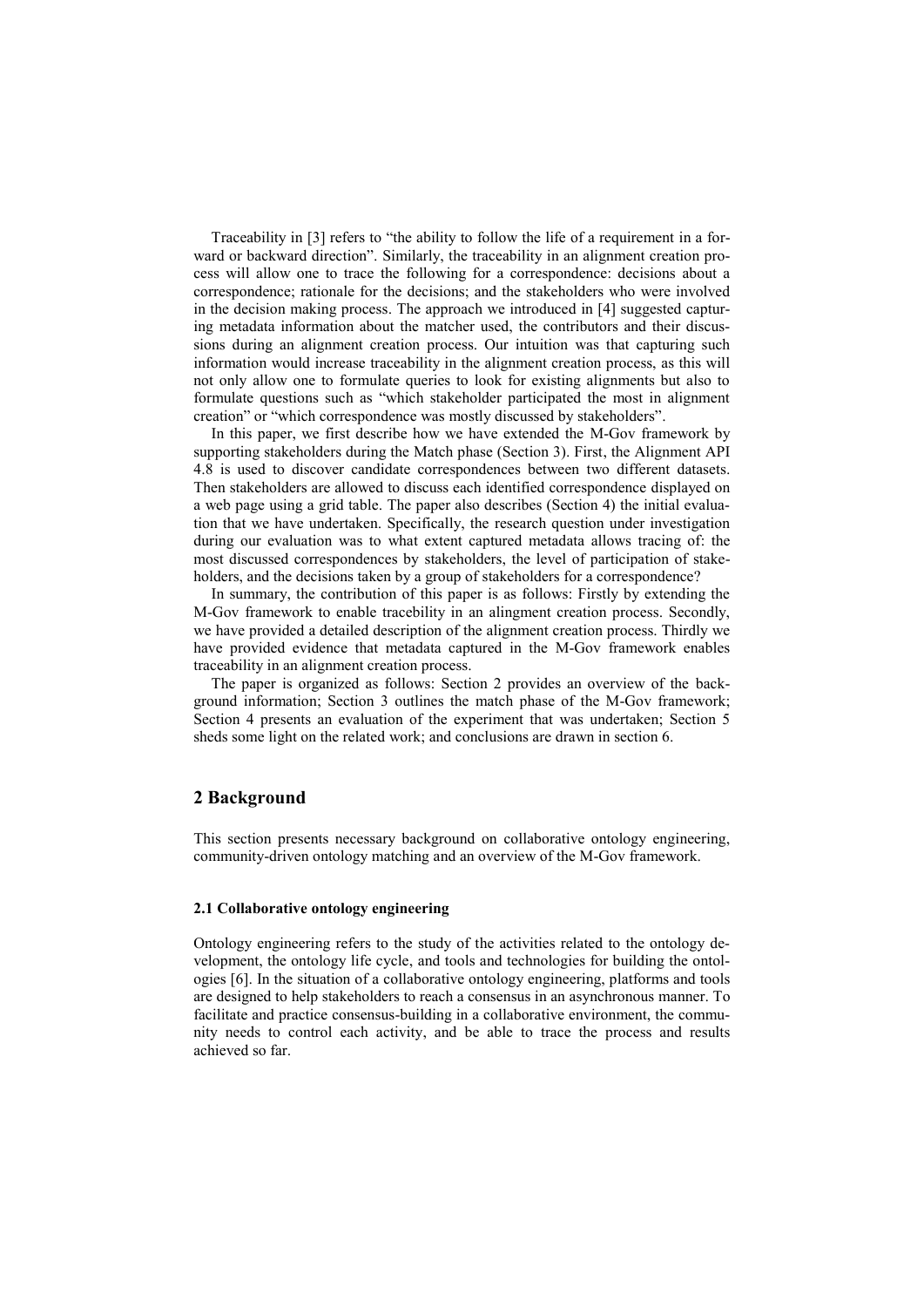In collaborative ontology-engineering, publishing the new version of an ontology is different to a centralized situation, as there is a need to synchronize the editing. To facilitate the editing, web-based or desktop based applications are used, and versions of ontologies are traced with the help of distributed versioning software [6].

In contrast, our approach does not use distributed versioning software for traceability during alignment creation. M-Gov itself keeps track of each activity that occurs in an alignment creation process.

### **2.2 Community-driven ontology matching**

Community-driven ontology matching (CDOM) extends conventional ontology matching by involving the community (end users, knowledge engineers, and developers) in the creation, description, and reuse of mappings [5]. The CDOM is described as a manual task which is based on the following types of information: a) Users: the information about the contributors in the matching process; b) Communities: the information about the relationship among the agents; c) Tools: these tools match the two different ontologies automatically.

A prototype has been implemented and analyzed in [5], which supports the community driven approach. It annotates the community-related information in the basic ontology alignment format. The service has been available online since November 2004. The results show that the acquisition of shared ontology mappings among the web communities is feasible. However, the approach does not annotate the other useful information about the mappings such as "why this mapping seems to be legitimate", etc. This information can serve as the rationale behind a particular mapping.

In contrast, M-Gov captures each activity that occurs during alignment creation. The captured information could serve as the rationale for the creation of a mapping. It also allows one to facilitate the discovery and reuse of existing alignments with the help of queries and thus making the alignment creation process more traceable.

#### **2.3 M-Gov Framework**

Governance refers to [9] "*what decisions must be made to ensure effective management and use of IT and who makes the decisions.*" Data governance is required to improve the data quality, which in result improves the maintenance of data [7]. For addressing the data quality issues, [8] suggested to use a holistic approach, which focuses on the people, process, and technology.

[4] uses an extension of PROV-O (metadata) to describe the ontology mapping process, which captures the information of people (stakeholders), process (activities/ discussions), and technology (matcher) as suggested in [8]

A project-centric perspective has been adopted by [4] to deal with the ontology mapping process. The M-Gov framework is based on the project-centric perspective. In the framework, a single ontology mapping project (process) is divided into six phases as follows: **1) Stage:** This phase constitutes the identification of the stakeholders, setting up the scope of the project and enumerate the requirements. **2) Characterize:** It identifies and analyzes the ontologies for generating mappings between them.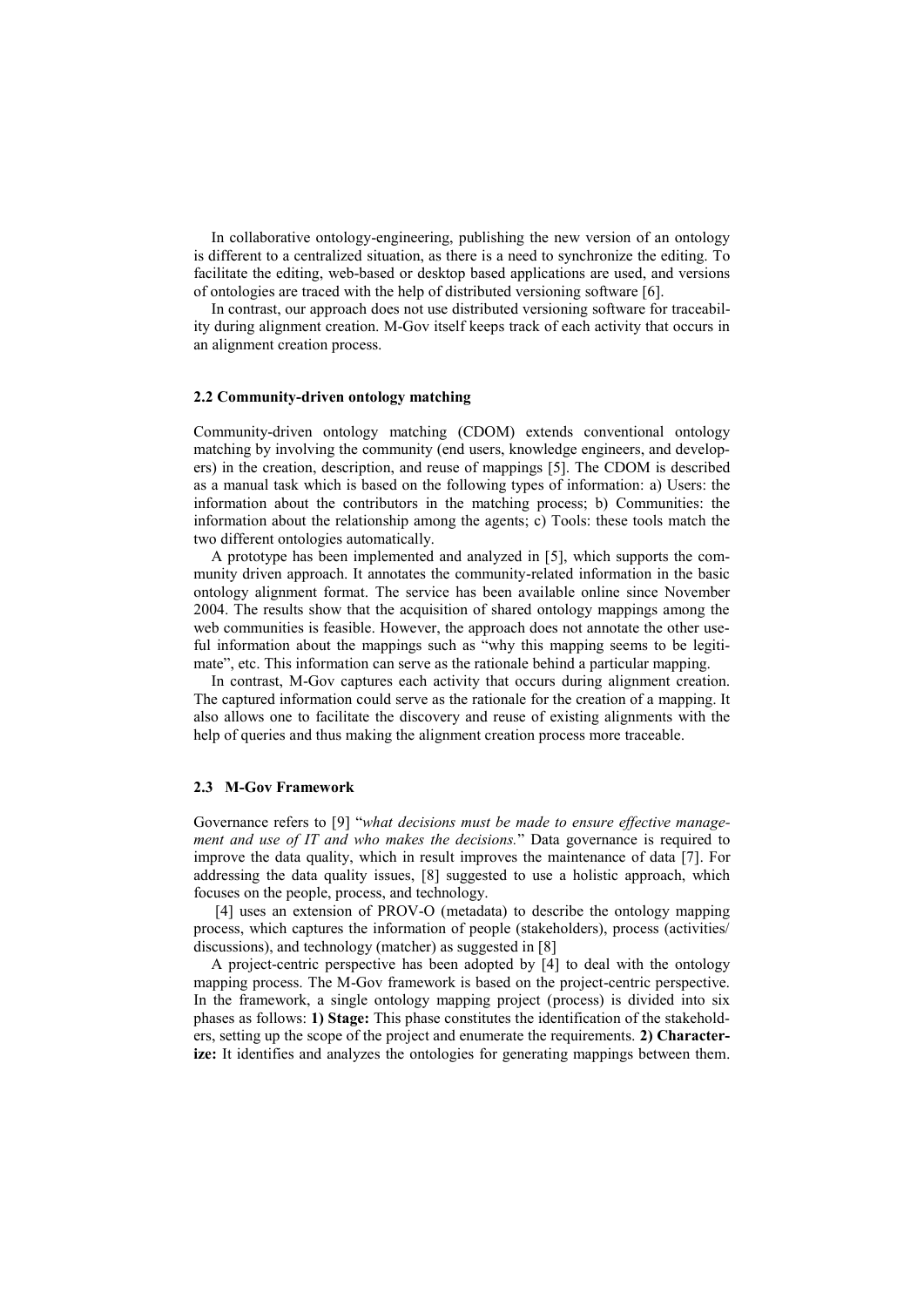As in [10], it is referred as "*to analyze the addressed ontologies to identify difficulties that may be involved for generating mappings.*" **3) Reuse:** It discovers whether any existing alignment can be used for the new mappings. **4) Match:** This phase uses the information captured in the characterization phase. The selected ontologies and the configured matchers are used to identify the potential correspondences, which need to be evaluated for their fitness to form an alignment. **5) Align and Map:** Manual refinement of the candidate correspondences is needed to create an alignment. The rules written based on the alignment is called as mapping. **6) Application:** The stakeholders identify the application, which will use the formed mappings. If either source or target ontologies change over time, this will trigger the new interaction in the community and lead to a new version of mapping.

Adopting a project-centric perspective in ontology mapping process allows one to capture the metadata of various aspects of the mapping process. Using the extension of PROV-O as metadata model makes the ontology mapping process more traceable, as it will not only allow one to formulate queries to reuse existing mappings but also formulate questions about the activities happened during the mapping process.

This paper is built on [4] by a) using an extension of PROV-O to capture each activity in alignment creation process; b) using IBIS [12] for structuring the discussions; c) extending the work done by [4] on M-Gov framework. The "stage" and "characterize" phase of M-Gov was already implemented by [4].

This paper extends the initial M-Gov implementation; it implements the "match phase" of M-Gov and evaluates the correspondences identified in match phase. The next section presents the methodology adopted for ontology matching and evaluation of correspondences.

# **3 Match Phase of M-Gov framework**

This section describes the requirements, design, and implementation of the match phase newly developed for the M-Gov framework.

#### **3.1 Functional requirements**

The main objective of the Match Phase is to identify the potential correspondences between two datasets automatically and capture the metadata produced during the alignment creation [4], with the following functional requirements being derived. The match phase should allow a user to configure the matcher by selecting a source ontology, a target ontology, and a matching tool. A matching tool needs to be used to identify the correspondences between the selected ontologies automatically. Identified correspondences need to be displayed on a web page. Users should be allowed to discuss every displayed correspondence with other users by presenting their opinion about its fitness. Based on the discussion, users should be allowed to accept or reject a correspondence. The configuration of matcher, identified correspondence, and discussions of the users about the fitness of the correspondences, need to be stored as the metadata. The metadata should be captured in a queryable format, as that will enable the traceability in the alignment creation process.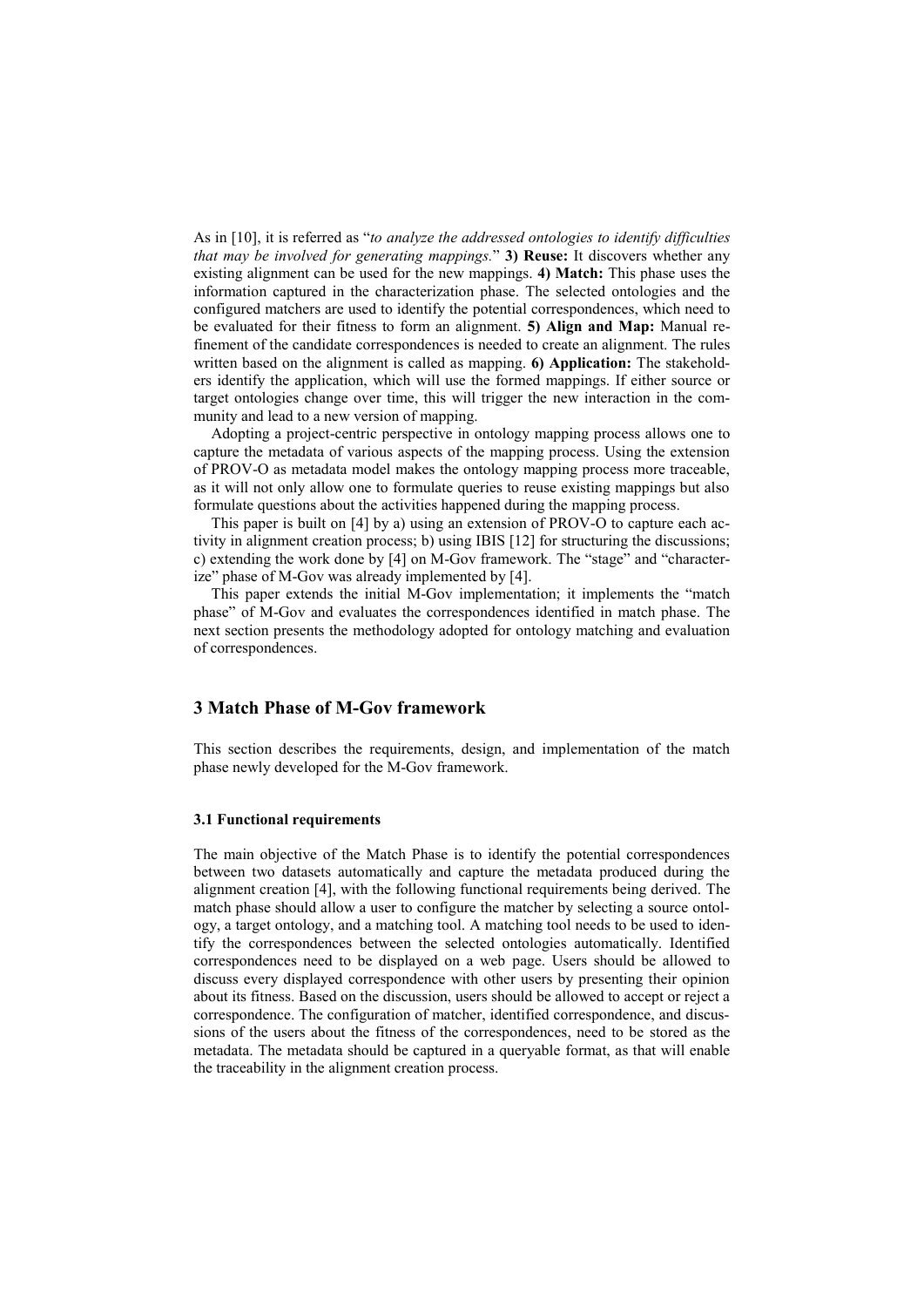#### **3.2 Design**

To fulfill the functional requirements, there needed to be a number of aspects designed. In this section, we present a quick overview of the design. The design was focused on an initial baseline without sophisticated UI as our focus was on interaction process and capturing of discussions. Future work will develop the UI. In addition, we focused on an alignment problem where pre-processing is not necessary, as the experimental focus was on traceability of the captured discussions. However, it would be easy to add further steps and linked discussions in the M-Gov framework.

A web based form was built to allow the users to configure the matcher by selecting a source and target ontology, and a matcher tool. The matcher configuration was stored in a database. Selected ontologies were matched using Alignment API 4.8. A REST call was designed for communicating with the Alignment API. The Alignment API returns the potential correspondences in alignment format (an XML format as shown in Fig. 2.), which was used to capture the M-Gov metadata about the identified correspondences. The captured metadata is again stored in the database. Furthermore, an interface was designed to present the M-Gov metadata about the potential correspondences for stakeholders to discuss. To provide context for discussions about the correspondences, the values of object1 and object2 on the interface were linked to their online Linked Data resources. The interface was also designed to show the comments of all the stakeholders on a correspondence. Thus, allows the stakeholders to see other perspectives about the fitness of a correspondence. The discussions of stakeholders are structured by using the IBIS framework and the metadata model used in the M-Gov framework is an extension of PROV-O, as suggested by [4]. Fig. 1 shows the interaction between the elements of the design during the match phase of the M-Gov framework.



**Fig. 1.** Design of match phase of M-Gov Framework [4]

The capture of discussions was the major challenge faced while designing the M-Gov match phase supports, as this will enable the traceability in an alignment creation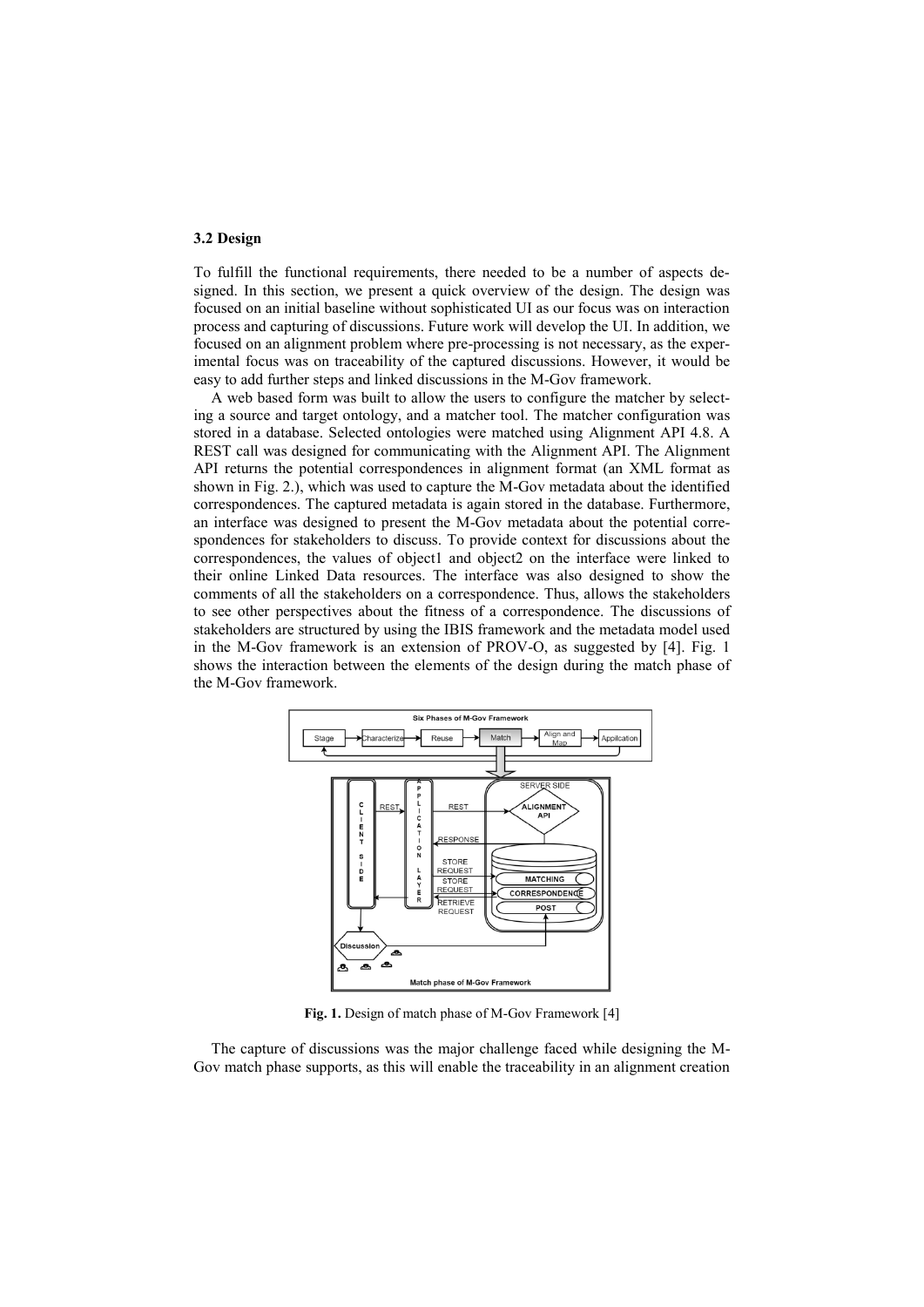process. For this, we capture every statement given by each stakeholder during the alignment creation. In M-Gov every statement is linked with its creator, and correspondence's ID on which the statement has been made. M-Gov also captures the conclusion and the stakeholder's ID who concluded that discussion. Table 2 describes the M-Gov metadata used to track the discussion.

| <b>Table 1:</b> M-Gov metadata related to discussion |  |  |  |  |
|------------------------------------------------------|--|--|--|--|
|------------------------------------------------------|--|--|--|--|

| M-Gov captured metadata | Description                                         |
|-------------------------|-----------------------------------------------------|
| discussionID            | Unique identifier attached to each discussion       |
| type                    | Type of discussion: a conclusion or just an opinion |
| creator                 | Stakeholder who made the statement                  |
| reply                   | Content of statement                                |
| replyType               | Type of statement, e.g.: supporting or objecting    |
| conclusion              | Final statement while concluding the correspondence |
| decided                 | Timestamp of the conclusion                         |
| decidedBy               | Stakeholder who concluded the correspondence        |
| outcome                 | If the correspondence is accepted to rejected       |

### **3.3 Implementation**

A form has been built to allow a user to select a source and target ontology, and a matcher tool. A user can select these parameters from a drop-down menu to configure the matcher. The M-Gov uses these parameters to create the URL to invoke a REST call to Alignment API. Fig. 2 describes the response from Alignment API, it shows an example of a potential equivalence correspondence (line 5) between "HumanActor" (line 3) and "HumanActorAge" (line 4) with a confidence of 0.93 (line 6).



#### **Fig. 2.** Response of Alignment API

The M-Gov displays every potential correspondence on a webpage using grid tables, which also contains a "state" column, whose default value is "inDiscussion". The M-Gov also attaches a "change decision" button to every displayed correspondence, which is used to start a new discussion thread for that correspondence. If the discussion thread is already created then this button will lead to the in progress discussion for that correspondence. Once the users reach a consensus after discussion, the M-Gov provides a "Conclude discussion" link, which allows a user to change the state of the correspondence to either "Accepted" or "Rejected". The M-Gov also stores the discussions along with the user's information under the "post" table in the database.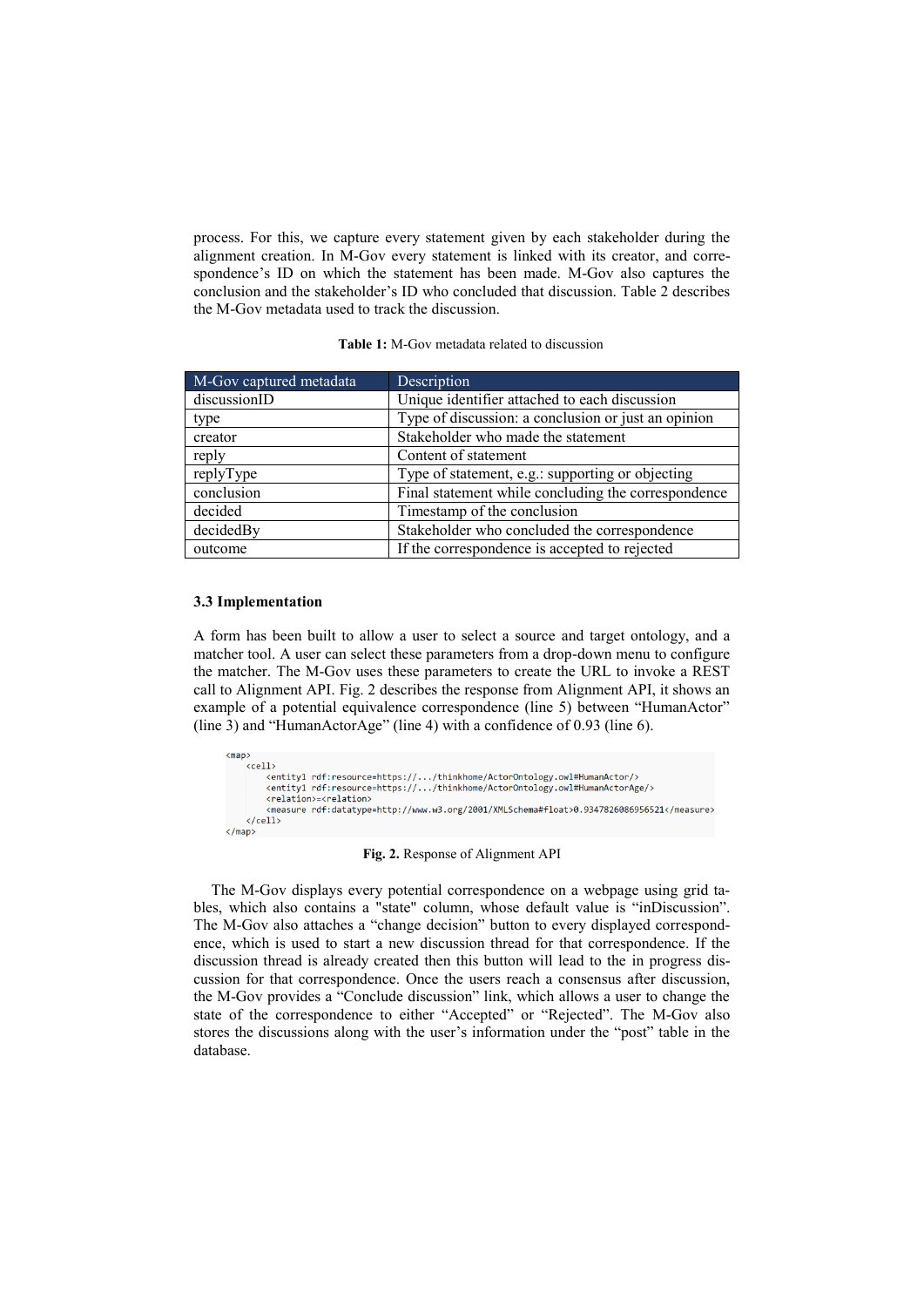Fig. 3 represents the page by which stakeholders can add their arguments to participate in a discussion about a correspondence. In our example of Fig. 2, this would involve discussion of whether HumanActor and HumanActorAge are really equivalent? Fig. 3 shows the overview of the correspondence and arguments about its fitness. "reply" textbox can be used to add arguments, while a suitable reply type needs to be selected from the dropdown "Reply Type", whose values are "Supporting example, objecting example, supporting justification, objecting justification, supporting motivation and objecting motivation".

| Comment to categorise the correspondence 3                |                                                                                                                                              |  |  |  |  |  |
|-----------------------------------------------------------|----------------------------------------------------------------------------------------------------------------------------------------------|--|--|--|--|--|
| Project:<br>Phase/Activity:                               | My Awesome Test Project!<br>Match                                                                                                            |  |  |  |  |  |
| Object 1:                                                 | http://dbpedia.org/resource/County_Cork                                                                                                      |  |  |  |  |  |
| Object 2:                                                 | http://data.geohive.ie/resource/county_council/2AE19629149313A3E05500000000001                                                               |  |  |  |  |  |
| Creator:<br>Created:<br>Correspondence ID:<br>Motivation: | anuj<br>Apr 25, 2017<br>3                                                                                                                    |  |  |  |  |  |
|                                                           |                                                                                                                                              |  |  |  |  |  |
| Reply                                                     |                                                                                                                                              |  |  |  |  |  |
| Creator:<br>Created:<br>Reply:<br><b>Reply Type:</b>      | anuj<br>Apr 25, 2017<br>Correspondence is acceptable, as both the entities point towards the county Cork.<br><b>Supporting Justification</b> |  |  |  |  |  |
| Add reply                                                 |                                                                                                                                              |  |  |  |  |  |
| Reply:                                                    |                                                                                                                                              |  |  |  |  |  |
| <b>Reply Type:</b>                                        | Choose<br>۷                                                                                                                                  |  |  |  |  |  |
|                                                           | Add reply                                                                                                                                    |  |  |  |  |  |

**Fig. 3.** M-Gov Match Discussion page

# **4 Evaluation**

**Motivation.** The purpose of this experiment was to trace the discussions among the stakeholders during the alignment creation process and identify the following: 1) level of participation of various users of a group during alignment creation. 2) most discussed correspondences by users of a group. 3) accuracy of a group in creating alignment.

In the experiment, we have used three types of correspondences: a) Correct correspondences - those in which both objects point towards the same resource. b) Incorrect correspondences - those in which both objects point towards completely different resources. c) Ambiguous correspondences - those in which both objects point towards different resources. But to understand the difference, a user needs to go through a substantial amount of information, as the difference might not be clear from the label of the entities.

**Hypothesis.** In most cases, the discussion thread attached to an ambiguous correspondence will be longer than correct and incorrect correspondences.

**Experiment method.** We formed 4 groups, 3 groups contained 3 users while 1 group contained only 2 users. A separate instance of the framework was provided for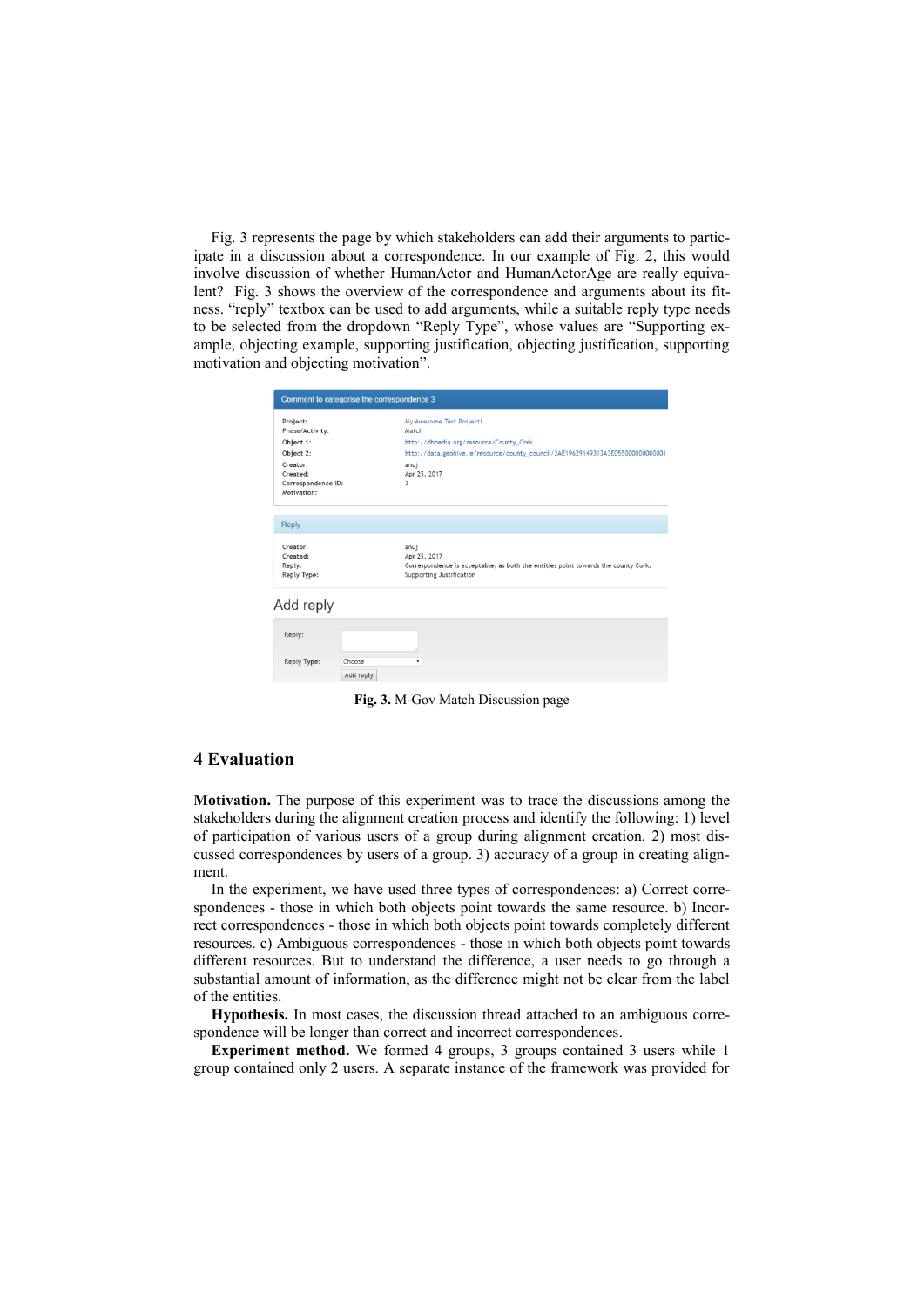each group. Every user was located at a different workstation and was allocated discrete credentials to log into the framework. We have only used instance level correspondences in the experiment, since creating concept level correspondences requires participants with a deeper understanding (who are harder to recruit). It was thus decided to first investigate stakeholder collaboration tracing using instance level correspondences, which could be performed by a wider range of participants. We created a discrete set of 7 instance level equivalence correspondences for each group, the complete list is available online<sup>1</sup>. Semantic mapping researchers validated the created correspondences. These correspondences have been created manually and injected in the framework for discussion, which covers three types of correspondences as follows: a) Correct correspondence: These are created by taking an entity from OSi<sup>2</sup> dataset as object1, while the object2 has been selected from DBpedia<sup>3</sup>, which points to the exact same resource as referred by object1. For example, "County Roscommon represented by OSi" and "County Roscommon represented by DBpedia", b) Incorrect correspondence: These are created by taking an entity from OSi dataset as object1, while the object2 has been selected from DBpedia, which points to a completely different resource than that referred by object1. For example, "County Roscommon represented by OSi" and "County Clare represented by DBpedia", c) Ambiguous correspondence: These are created by taking an entity from OSi dataset as object1, while the object2 has been selected from DBpedia, which points to the resource that has a label similar to the resource referred by object1. To figure out the difference between both objects, a user needs to examine the available information about both the resources. For example, "County Tipperary represented by OSi" and "Tipperary town represented by DBpedia". Participants can discuss the correspondences within the group only through the framework. For deciding upon a correspondence, if it was acceptable or not, users needed to come to a consensus.

**Metrics.** To trace the most discussed correspondences in a group, the word count in the statements of the users will be used to calculate the length of the discussion. The word count for a discussion in a group also depends on the active users in a group. At the end of the experiment, users will be asked to evaluate the use of the framework by providing answers to usability based questions of PSSUQ [11].

**Datasets.** A subset of entities in the OSi county dataset and in the DBpedia dataset for counties of the Republic of Ireland has been used to create correspondences.

**User recruitment.** The selected users were M.Sc. students of computer science at Trinity College Dublin. For preparing the users for the experiment, we have given a presentation, a video tutorial and a detailed version of user instructions to users about how to use the M-Gov to curate the correspondences. All the documents related to the experiment preparation are available online<sup>4</sup>.

**Data analysis.** For each group, Fig. 4 describes the type of correspondence and length of discussion involved in coming to the conclusion. Fig. 5 describes the individual contribution of the users in each group. Group 1 had 3 users: user 9, 10, and 11. However, user 10 did not participate in the discussion properly. For group 1, the

1

<sup>1</sup> https://github.com/anujsinghdm/Experiment/blob/master/AllCorrepondence.xlsx

<sup>2</sup> <http://data.geohive.ie/>

<sup>3</sup> http://wiki.dbpedia.org/

<sup>4</sup> https://github.com/anujsinghdm/Experiment/tree/master/UserInstruction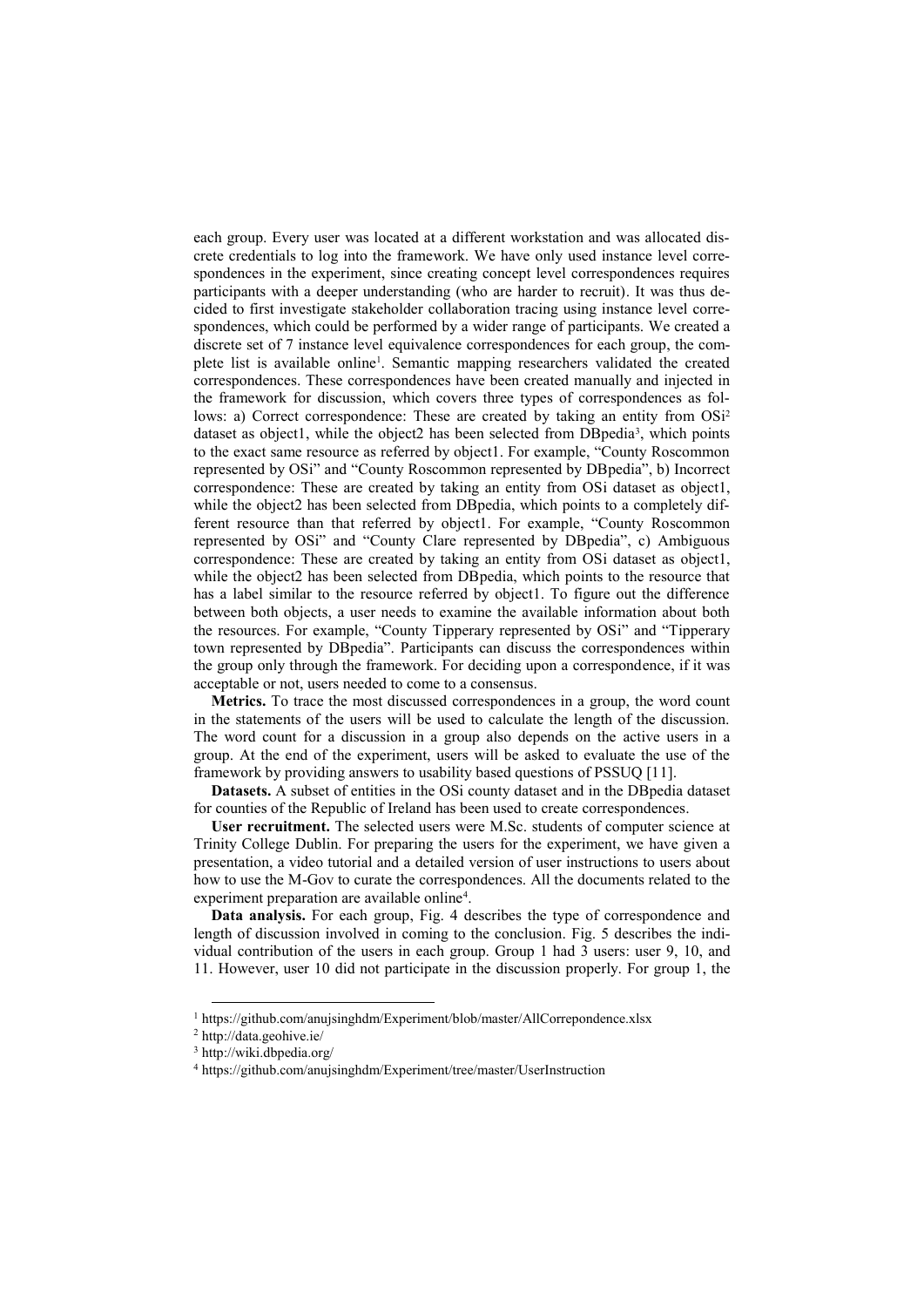longest discussion thread has been attached to C4, which is a correct correspondence and it is also clear from Fig. 4 and 5, user 9 and 11 were mostly discussing the nonambiguous correspondences, hence group 1 does not support the hypothesis.

Group 2 had 2 users: user 7 and 8. However, the majority of the word count represents the user 8. For group 2, the longest discussion threads have been attached to C1 and C4, where C1 is the correct correspondence, while the C4 is the ambiguous correspondence. Users did not discuss much the 2nd ambiguous correspondence, only user 8 gave the statement, why it wants to reject the correspondence. Having the discussions analyzed, we can say that user 7 did not participate in the discussions properly and group 2 is also not in support of the hypothesis.

Group 3 had 3 users: user 4, 5, and 6. For group 3, the longest discussion thread has been attached to an ambiguous correspondence C4. Fig. 4 describes that group 3 discussed incorrect correspondences more. This might be the reason why the 2nd ambiguous correspondence does not have a longer discussion, as the users perceived it a correct correspondence. Group 3 concluded one more correspondence incorrectly, but we believe that is just an operation error, as the attached discussion indicates that they analyzed the correspondence correctly. Group 3 supports the hypothesis as the longest discussion thread is attached to an ambiguous correspondence.

Group 4 had 3 users: user 1, 2, and 3. However, most of the discussions have been carried out by user 1. As it is clear from Fig. 4, ambiguous correspondences (C4 and C7) have the longest discussion thread attached to them. Hence, group 4 supports the hypothesis.



**Fig. 4.** Word count for correspondences discussed by each group



**Fig. 5.** Individual contribution of each user in discussing the correspondences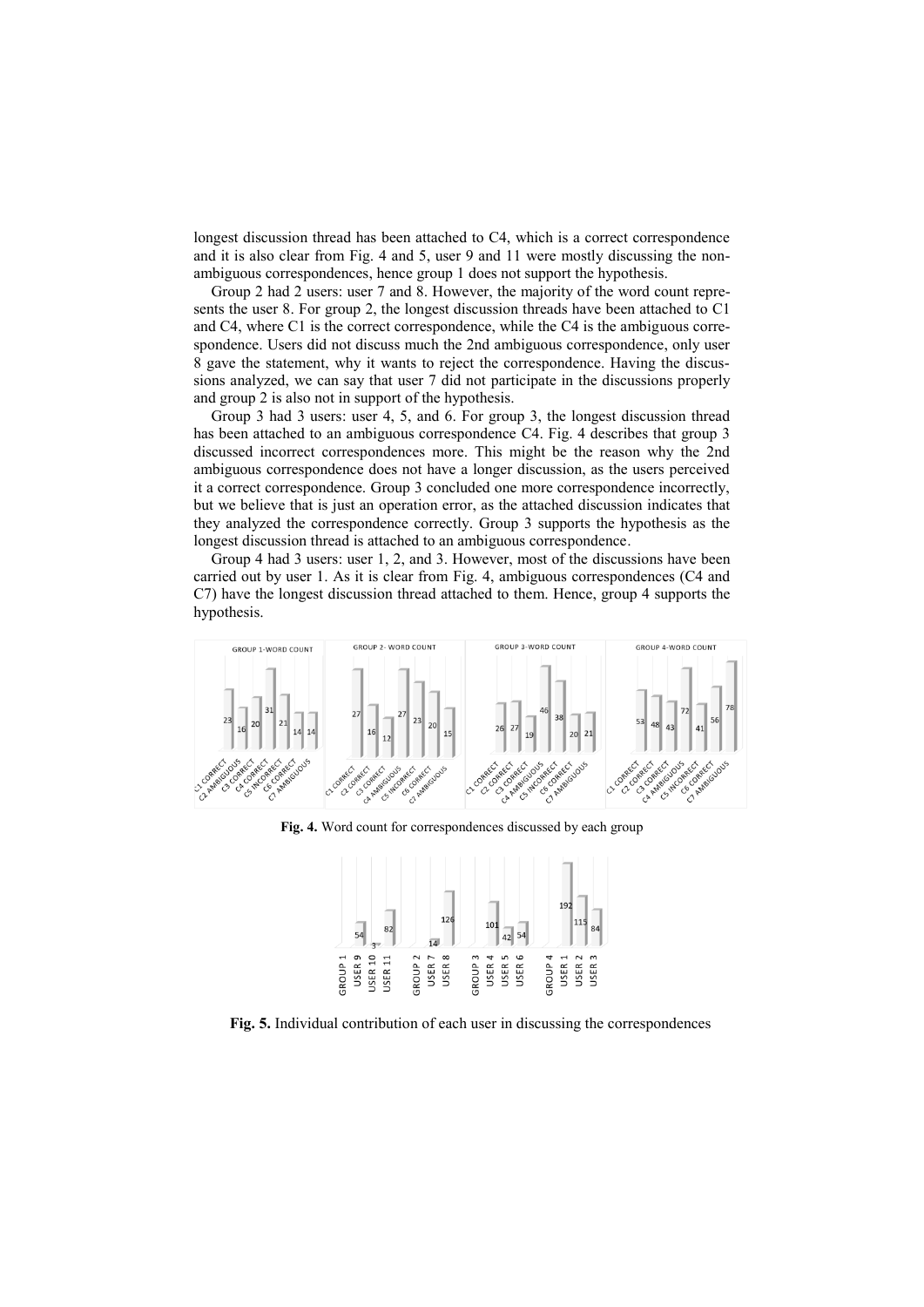Finally, participants were asked to complete a PSSUQ [11] questionnaire. The information in Fig. 6 has been produced by taking the means and standard deviation of the responses of each participant per questions. Then we checked below:

*resultant = abs (value (response of a specific user for selected question) - means (responses of all users for the selected question))*

if the resultant is greater than the standard deviation (responses of all users for a specific question), we marked false for that specific response. Finally, we counted all the "True" values of a specific user for all the questions.

**USERS** 

|   | 11 | 18 | 11             |  | $18$ 11 13 11 7 | 17                                                                                                 | 13 |
|---|----|----|----------------|--|-----------------|----------------------------------------------------------------------------------------------------|----|
| თ |    |    | $\overline{a}$ |  |                 | HOH ON 800 T M N<br>USER<br>USER 1<br>USER 1 USER 1<br>USER 1 USER 1<br>USER 1<br>USER 1<br>USER 1 |    |

**Fig. 6.** True responses per user

**Conclusions.** The results indicate that except group 3, every other group was accurate (compared to the gold standard) in creating alignment. Group 3 incorrectly concluded 2 correspondences out of 7. The results also show that group 1 and 2 do not support the hypothesis, however not every member of this group actively took part in the discussion. Group 3 supports the hypothesis as for the  $1<sup>st</sup>$  ambiguous correspondence, the discussion thread is the longest. We believe that the users of this group miscomprehended the information of  $2<sup>nd</sup>$  ambiguous correspondence, hence the correspondence did not get discussed in detail and concluded incorrectly. Group 4 clearly supports the hypothesis as they discussed ambiguous correspondences the most. Gathered data is unable to lead us to any conclusion about the hypothesis, as two groups are supporting the hypothesis while the other two groups are not in support of it. However, the results provide an evidence that the captured metadata by M-Gov enabled the traceability in the alignment creation process. Additionaly, for the technical contribution we tracked the following: a) level of participation of users, b) most discussed correspondences and, c) the accuracy of groups in alignment creation. We can also conclude from Fig. 6, user 9 and 4 are the outliers as most of their responses do not comply with other users. The data from the PSSUQ suggests that 72% users were satisfied by using M-Gov but enhancements in terms of UI/UX are required so that tasks could be performed more efficiently.

# **5 Related work**

A variety of approaches has been used to evaluate the methodologies/ frameworks that support collaborative ontology engineering. We see two evaluation approaches related to our work. This section focuses on these approaches.

Domain experts are supported by [13] to engineer an ontology in a distributed environment. In the start of the process, an initial version of an ontology needs to be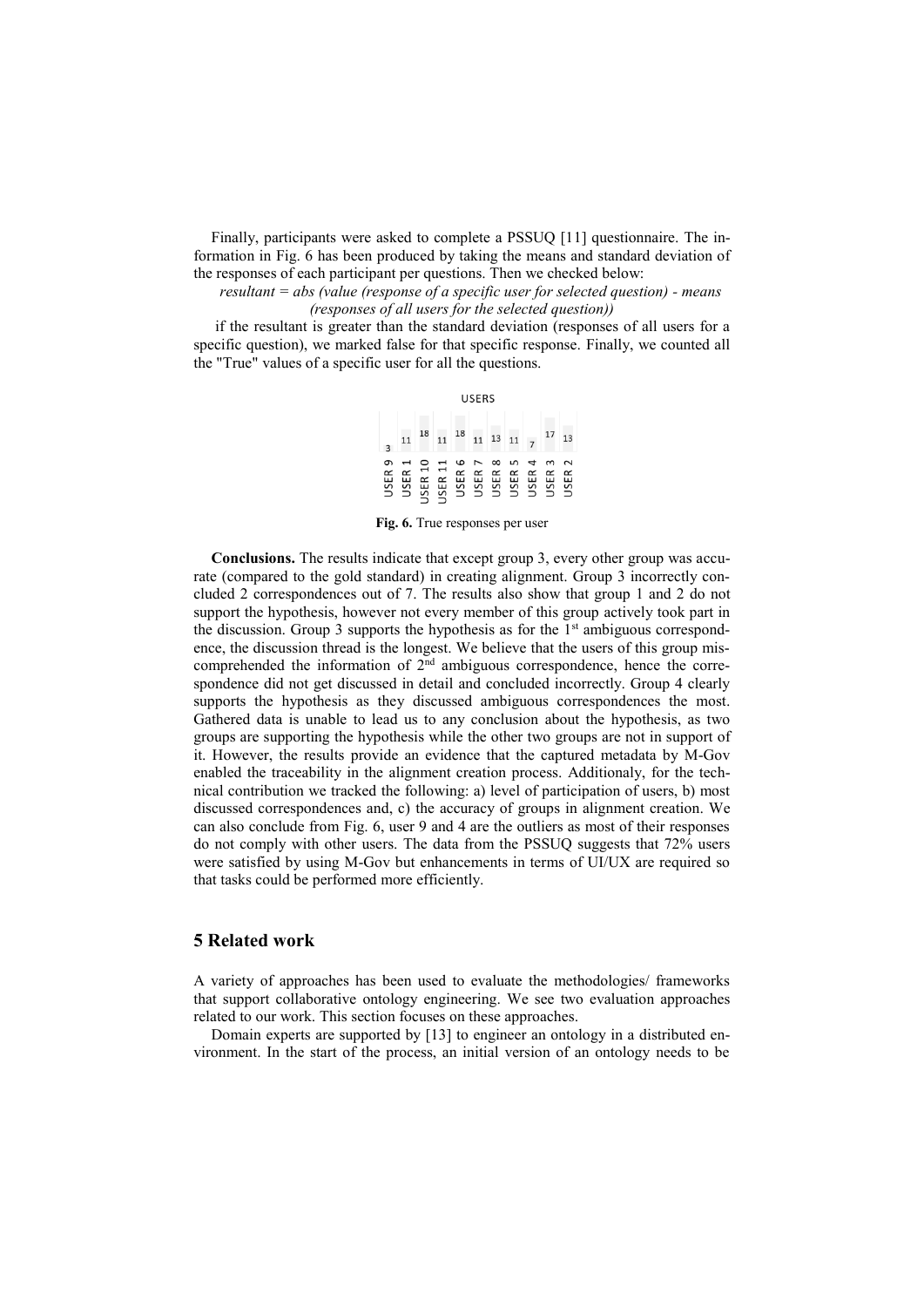created by users then they can use it and locally adapt it for their own purpose. There is no support to change the ontology shared by all the users, only control board handles the changes to a shared ontology. The board deploys the feasible changes in the next version. [13] also describes a two stage experiment for a creating an ontology. In the first stage, users argued for a change without any guidelines, while in second stage they were given a subset of the arguments that had been found effective in stage one of the experiment. The paper concluded that the creation of ontology proceeded faster during the second stage. We could benefit from [13] in our future work by giving some more restricted guidelines to the users for a discussion.

The Ontology development framework proposed in [14] supports various users to reach consensus through iterative evaluations. [15] describes a consensus based experiment using [14]. 7 users were involved in the experiment, which are of different competency. The coordinator has created an initial version of an ontology. Iterative evaluation is done by each user by an "initial ontology evaluation sheet" that helps to evolve the ontology. They used Nominal Group Technique (NGT) for the evaluation. In contrast, we support online discussion among users located at different locations. Our approach also captures the discussions to enable the traceability in the alignment creation process. [15] uses the degree of participation (dop), which is leveraged by the facilitator to determine the quality of an ontology. In contrast, we have measured the dop by word count in the statements of each user during the discussion. We have noticed in our experiment that the groups in which the users were more active are supporting the hypothesis formed for the experiment.

# **6 Conclusion**

The paper presents an extension of M-Gov framework to match the two different datasets automatically and capture the metadata produced during the alignment creation. The paper also describes an experiment in which 11 stakeholders discussed the potential correspondences to create an alignment. The aim was to trace the metadata produced during the alignment creation.

The research question presented in this paper is to what extent the captured metadata allows us to trace the most discussed correspondences by users, the level of participation of users, and the decisions undertaken by a group of users for a correspondence to determine if it is acceptable or not, in an alignment creation process? We also present the evaluation of M-Gov by users in creating alignment.

An experiment was conducted to create an alignment between the locations in DBpedia and OSi dataset. Based on the results, we are unable to conclude the hypothesis, as two groups are supporting it while the other two groups are not in support of the hypothesis. However, it provides an evidence that the captured metadata during the alignment creation enables traceability. In addition to this, the technical contribution of our work involves tracing the following: a) Group 1 and 2 discussed mostly the non-ambiguous correspondences, as the discussion thread attached to nonambiguous correspondences are the longest. Group 3 and 4 have the longest thread attached to the ambiguous correspondences, so group 3 and 4 discussed mostly the ambiguous correspondences. b) Not every participant in group 1 and 2 was actively